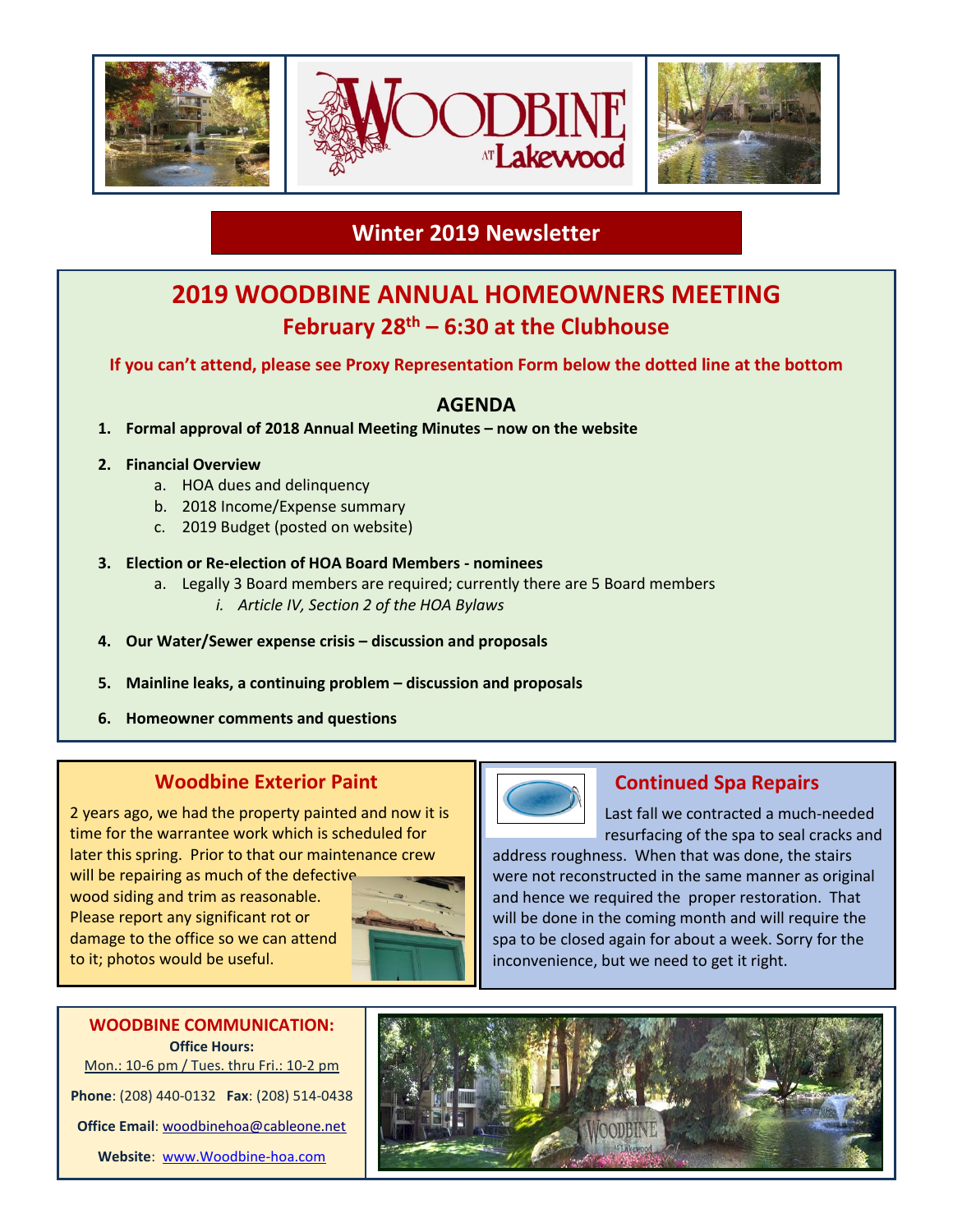

### **COLD WEATHER PRECAUTION**

 **Even though this has been a mild winter so far , we may still get some freezing weather and problems that accompany it. If the temperature dips down into the 20's, it's a good idea to leave some of your faucets dripping just slightly to keep water lines from freezing … and avoid a costly repair!** 

## **WATER EMERGENCIES…**

**If you need to turn off your water supply quickly, you will find the shut-off valve for the** 

**bathroom below the toilet bowl; for the kitchen it is inside the cabinet below the sink. For help, call our emergency maintenance number: 440-0443***.*



## **Woodbine Water / Sewer Usage**

**FACT: Total water/sewer costs for Woodbine consumed 29% of total operating expenses in 2018! FACT: Since 2013 Woodbine has incurred 29 main line leaks and the repairs have cost \$82,111. FACT: CONSERVE WATER, IT WILL CONSERVE YOUR HOA DUES FOR BETTER PURPOSES!**

# **IICE MELT FOR RESIIDENTS**



**Winter is now upon us (barely, so far!) so please remember that in addition to routine snow and ice servicing, your property management also provides free ice melt for our residents.** 

**A large bin in front of the office contains gallon baggies filled with ice melt that homeowners can take for emergencies.**

# **WINTER SAFETY ATTENTION**

**So far, it has been a light winter and our staff has worked to keep the walkways and parking lots clear of ice and snow in a timely manner When the next storm arrives, please let us know if you notice any areas that seem particularly** 

**treacherous that have been missed.** 

**We also spent time last fall, as well as Recently, to clean out some of the rain** 



**gutters and seal connections to try and reduce ice dams and dripping onto the sidewalks. Again, if you see areas of dangerous ice melting, please report them so we can attend to them as best as we can.**

### **WOODBINE CONDOMINIUMS PROPERTY INFORMATION**

**Office Address: Property Management: Contact Information:**

Woodbine HOA **Pro Management, LLC Office Phone:** (208) 440-0132 3601 Gekeler Lane 1775 W. State Street #200 **Emergencies only**: (208) 440-0443 Boise, ID 83706 Boise, Idaho 83702 **Office Fax:** (208) 514-0438

**e-mail:** [woodbinehoa@cableone.net](mailto:woodbine@cableone.net) **HOA website**: woodbine-hoa.com

**Office Hours:** Monday 10 am – 6 pm / Tuesday through Friday 10 am - 2 pm

**Mailbox Key Information:** Main US Post Office 770 South 13<sup>th</sup> Street, Boise ID 83708 (208) 433-4351 hours: 7:30 am – 5:30 pm